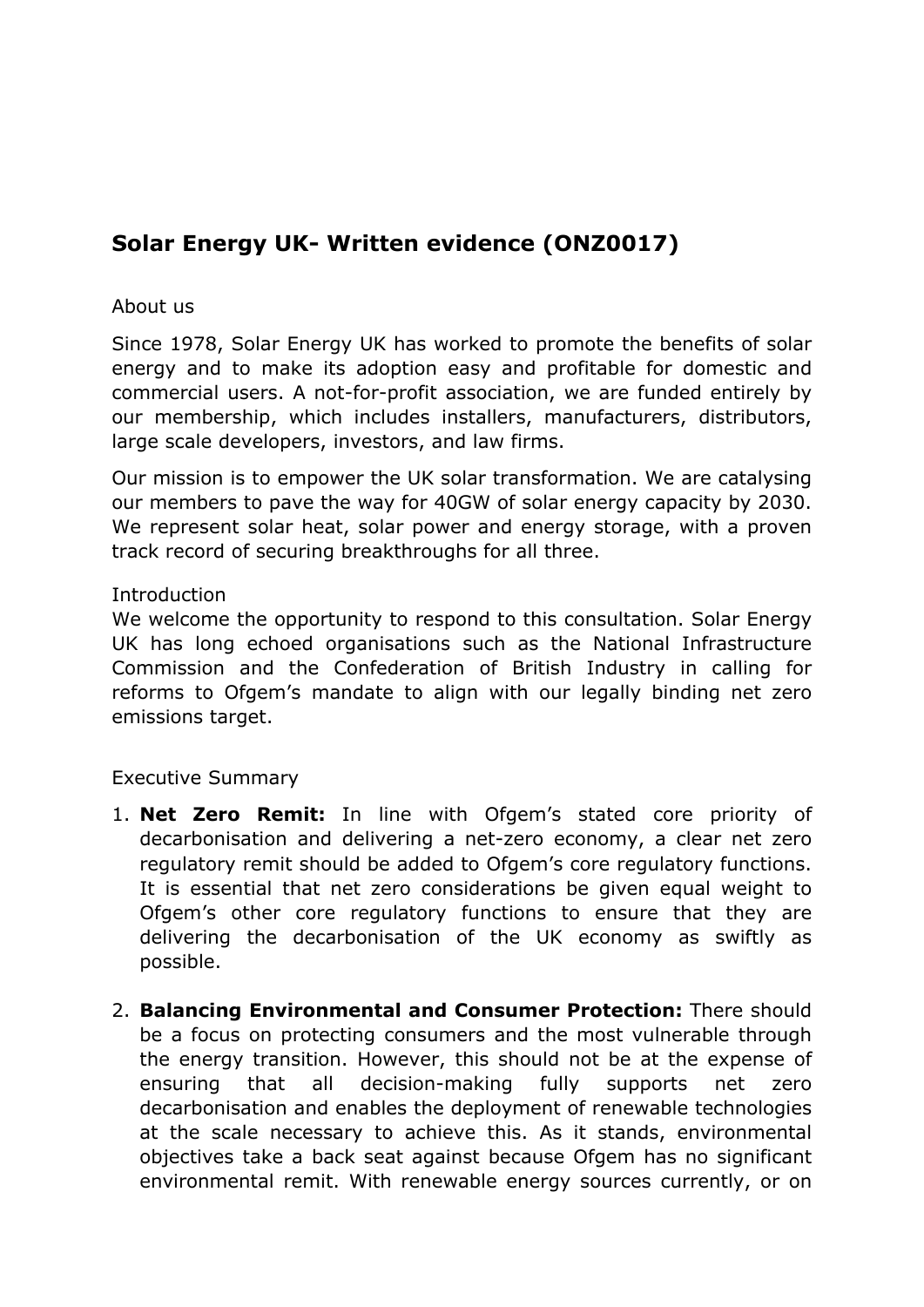

track to be, the cheapest sources of energy, it should be possible for Ofgem to give these two objectives equal weight within its regulatory and enforcement mechanisms.

- 3. **Environmental Scheme Administration:** As the administrator of environmental and social schemes, we believe Ofgem should have a responsibility to facilitate the continued commercial operation of existing renewable assets in receipt of ROCs and FiTs through ensuring a fair, transparent, and prompt audit process. Ofgem's role in administering these schemes is central to decarbonisation, and the current audit process is creating significant challenges for scheme participant and could undermine future deployment. We have included several recommend improvements in our response.
- 4. **Investing in Network Infrastructure:** To meet the 2050 net zero target, there needs to be huge investment in the both the distribution and transmission networks, especially as we head towards a policy of major electrification of heating and transport. It is critical that the price controls and network charging frameworks allow for the right level of anticipatory investment in the network now, as underinvesting in the network in the short term could put the delivery of net zero targets at risk down the line. Anticipatory investments should be further encouraged in the RIIO-ED2 methodology. The level of investment required cannot be delivered simply be shifting costs on to renewable energy generators.
- 5. **Market Improvements:** Further market improvements are needed to accelerate the transition to net zero. For example. the Contracts for Difference (CFD) mechanism can be improved to better cater for dispatchable generation via co-located storage assets. The CFD procurement targets must also be based on real world data and aligned with the delivery of the legally binding carbon budgets. Currently, capacity allocation and procurement decisions are governed more by what is politically expedient instead of what is demonstrably necessary to achieve net zero. CFD auctions are also not held frequently enough to deliver the level of generation capacity necessary and should be held at least annually.

Responses and Recommendations

**1. What role should Ofgem play in the transition to net zero? What changes, if any, should be made to its remit, responsibilities and resources?**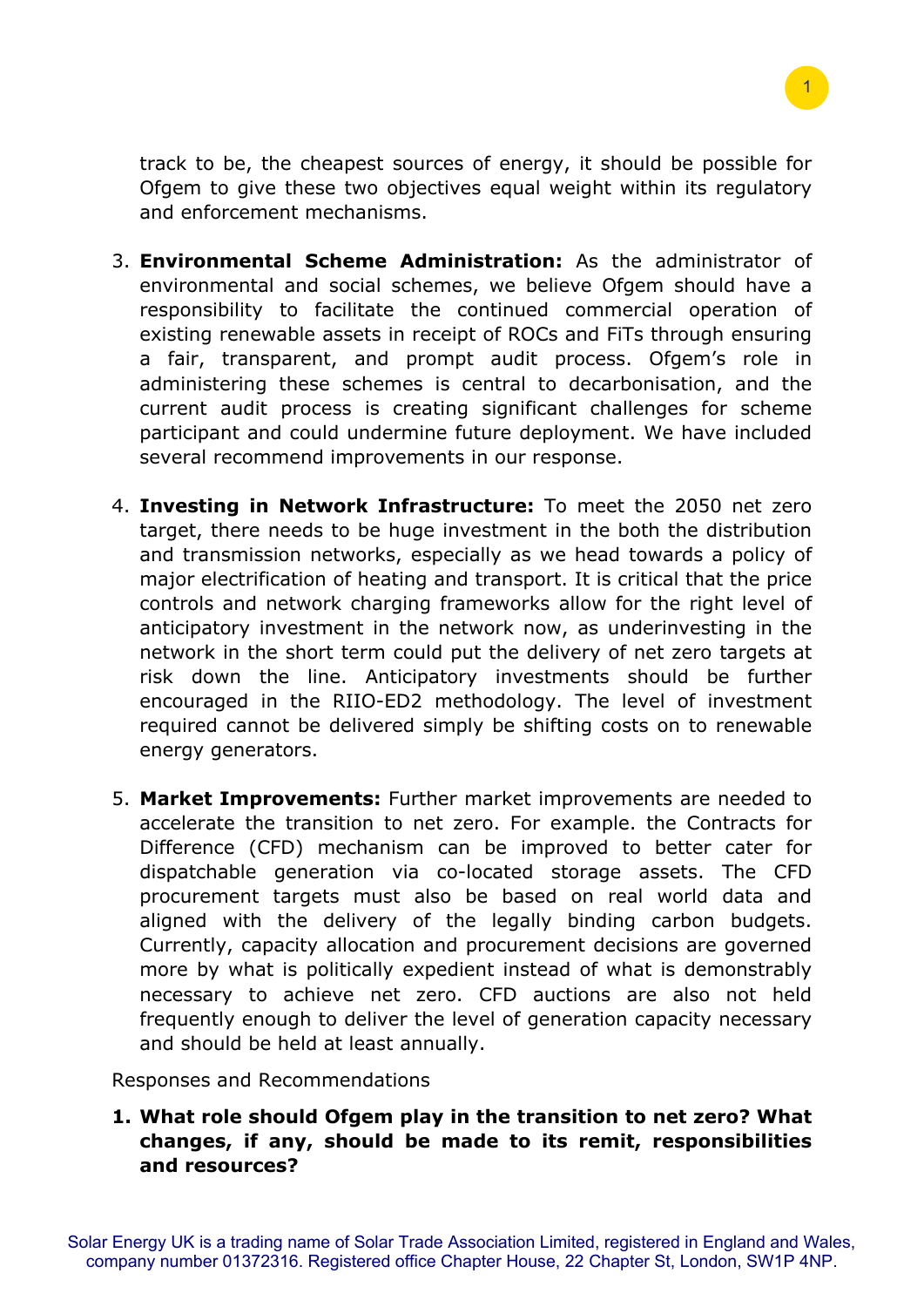Solar Energy UK continues to recommend that, in line with Ofgem's stated core priority of decarbonisation and delivering a net-zero economy, a clear net zero regulatory remit is added to Ofgem's core regulatory functions. It is essential that net zero considerations be given equal weight to Ofgem's other core regulatory functions to ensure that they are delivering the decarbonisation of the UK economy as swiftly as possible.

The speed and scale of the changes required to deliver net zero by 2050 cannot be understated. This simply cannot be achieved by tinkering around the edges of existing policy and regulatory frameworks. Ofgem must be given the responsibility and authority to place decarbonisation at the heart of the regulation of the UK's electricity system.

Further, all Network Operators should be prioritising the transition to net zero, but this will not happen on its own without the necessary support. Ofgem should be tasked with providing the requisite budgetary support for network operators through the price control process and network charging frameworks and should play a central role in enforcing and reporting on net zero, including setting targets, revising when needed, and following through with them. Ofgem should also be required to demonstrate how the network charging and price control frameworks support the delivery of the legally binding carbon budgets and align with anticipated increases in electricity demand and support commensurate levels of low carbon generation.

# **2. How well does Ofgem balance environmental objectives against its responsibilities in relation to affordability for consumers?**

We of course agree that there should be a focus on protecting consumers and the most vulnerable through the energy transition. However, this should not be at the expense of ensuring that all decision-making fully supports net zero decarbonisation and enables the deployment of renewable technologies at the scale necessary to achieve this.

With renewable energy sources currently, or on track to be, the cheapest sources of energy, it should be possible for Ofgem to give these two objectives equal weight within its regulatory and enforcement mechanisms.

As it stands, environmental objectives take a back seat against because Ofgem has no significant environmental remit. If nothing is done to course correct and further incentivise low carbon generation, the cost of connecting new assets will outstrip the viable cost for private developers and growth will stagnate. Ofgem must equipped to plan years ahead and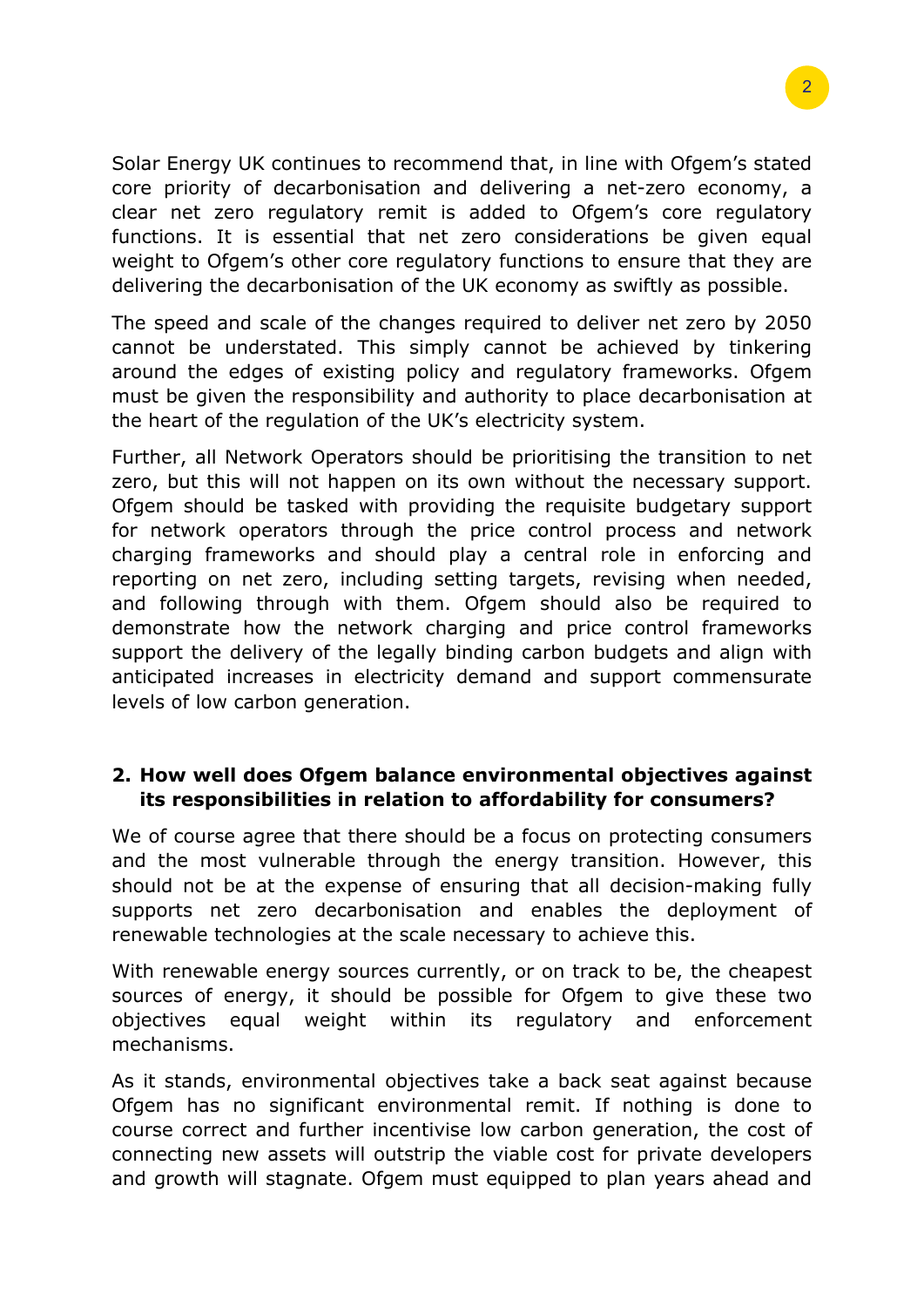have clear KPIs on net zero to monitor and enforce progress. There is concern amongst many in the renewable sector that the regulator is focused primarily on near-term costs and not long-term systemic cost impacts of failing to decarbonise as rapidly as necessary. The energy transition will not happen on shoestring budgets, and the IPCC has been warning for years that the level of investments currently committed put us on track to  $>3$ °C of warming.<sup>1</sup>

#### Environmental Scheme Administration

As the administrator of environmental and social schemes, we believe Ofgem should have a responsibility to facilitate the continued commercial operation of existing renewable assets in receipt of ROCs and FiTs through ensuring a fair, transparent, and prompt audit process. Ofgem's role in administering these schemes is central to decarbonisation. The RO and FiT schemes have a successful track record and have resulted in delivering the vast majority of solar PV in the UK. They have played an integral role in the emergence of a subsidy-free PV market in the UK.

Solar Energy UK is keen to work together with Ofgem to ensure the audits process and supporting guidance for generators, including around routine maintenance, replacement, and repowering, are based on the best industry knowledge and practice. A reasonable and proportionate RO/FiT auditing process is essential to ensuring the legitimacy of these schemes going forward, and ensuring subsidy is being awarded in compliance with the legislation. We would like to emphasise our commitment to a fair and prompt audit process, but also our dismay that our members' experience with the current process is neither of these things.

Over the past decade our members have invested in new and existing solar sites in receipt of ROCs or FiTs, following proper due diligence and in good faith that Ofgem's accreditation and auditing process would be proportionate, transparent, and fair. The collective experience of Solar Energy UK members identifies a vague, inconsistent, and protracted auditing process which, in some circumstances, has resulted in the suspension of payments based on the absence of evidence, which is either unsuitable for the given site, or is in no way related to determining whether a site was 'commissioned' or 'capable of export' under the scheme guidance.

Our members have recently reported a significant increase in both the number of Ofgem audits and the time and cost incurred by companies in complying with audit requests. Not only are the higher costs of resulting

Solar Energy UK is a trading name of Solar Trade Association Limited, registered in England and Wales, company number 01372316. Registered office Chapter House, 22 Chapter St, London, SW1P 4NP.

<sup>1</sup> [https://www.ipcc.ch/site/assets/uploads/sites/2/2019/06/SR15\\_Full\\_Report\\_High\\_Res.pdf](https://www.ipcc.ch/site/assets/uploads/sites/2/2019/06/SR15_Full_Report_High_Res.pdf)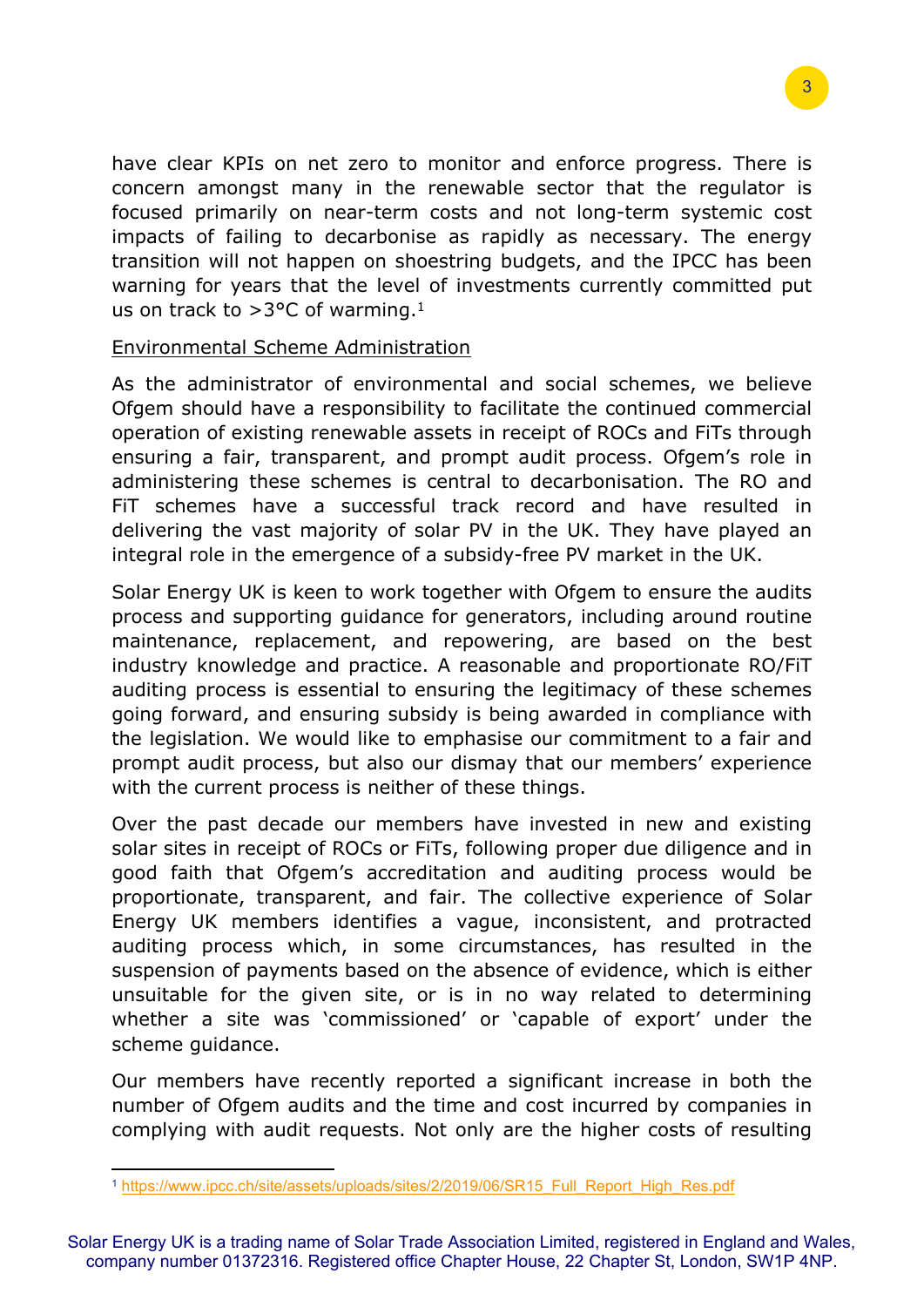from the administration of the audits programme borne by consumers, but the effect on the day-to-day operation of the companies delivering the most cost-effective form of renewable energy has been substantial.

Our members indicate that the cost to industry of Ofgem's auditing process has increased to result in, on average, external legal and technical costs of over £50,000 per site and the equivalent of two employees full-time working on multiple site audits over roughly an 18 month period. Our members have also reported an average of 89 weeks (22 months) from receipt of the audit letter to confirmation of completion.

The combination of costs, delays, lack of transparency and inconsistency has caused considerable uncertainty for the industry and could make it more difficult to secure finance and complete future transactions. The audits process as it stands has a profound impact on the confidence that shareholders and investors have in the renewables sector, damaging the trust developed with reputable asset owners over the last decade. Fair, proportionate, and consistent application of regulatory oversight of these schemes is central to ensuring the continued growth of the sector, which is essential to meeting the Government's net zero objectives.

We have welcomed the recent engagement from Ofgem's stakeholder and audits teams on the concerns Solar Energy UK members have raised and look forward to working together to ensure that going forwards we can improve efficiency, transparency, and certainty for both the industry and the Authority.

# Decarbonisation of Heating

Ofgem must also provide more clarity and support at to how consumers will be supported through the transition to decarbonised heating. The current focus on heat pumps as the preferred technology solution could place significant cost burdens on households if not done in combination with on-site renewable energy generation and storage. Solar and storage have a major role to play in delivering domestic decarbonisation at lowest cost to the consumer, as we have demonstrated in our recent analysis.<sup>2</sup>

More clarity is needed as to how Ofgem will support the transition to zerocarbon heating. This transition must be clearly sequenced, and higher-risk groups prioritised. How is the capex of the transition funded, specifically, how will the replacement of gas boilers to air/ground source heat pumps funded? Consumers cannot be expected to front the cost of this transition on their own. What are the criteria for community heat solutions in such a

<sup>2</sup> <https://solarenergyuk.org/resource/smart-solar-homes/>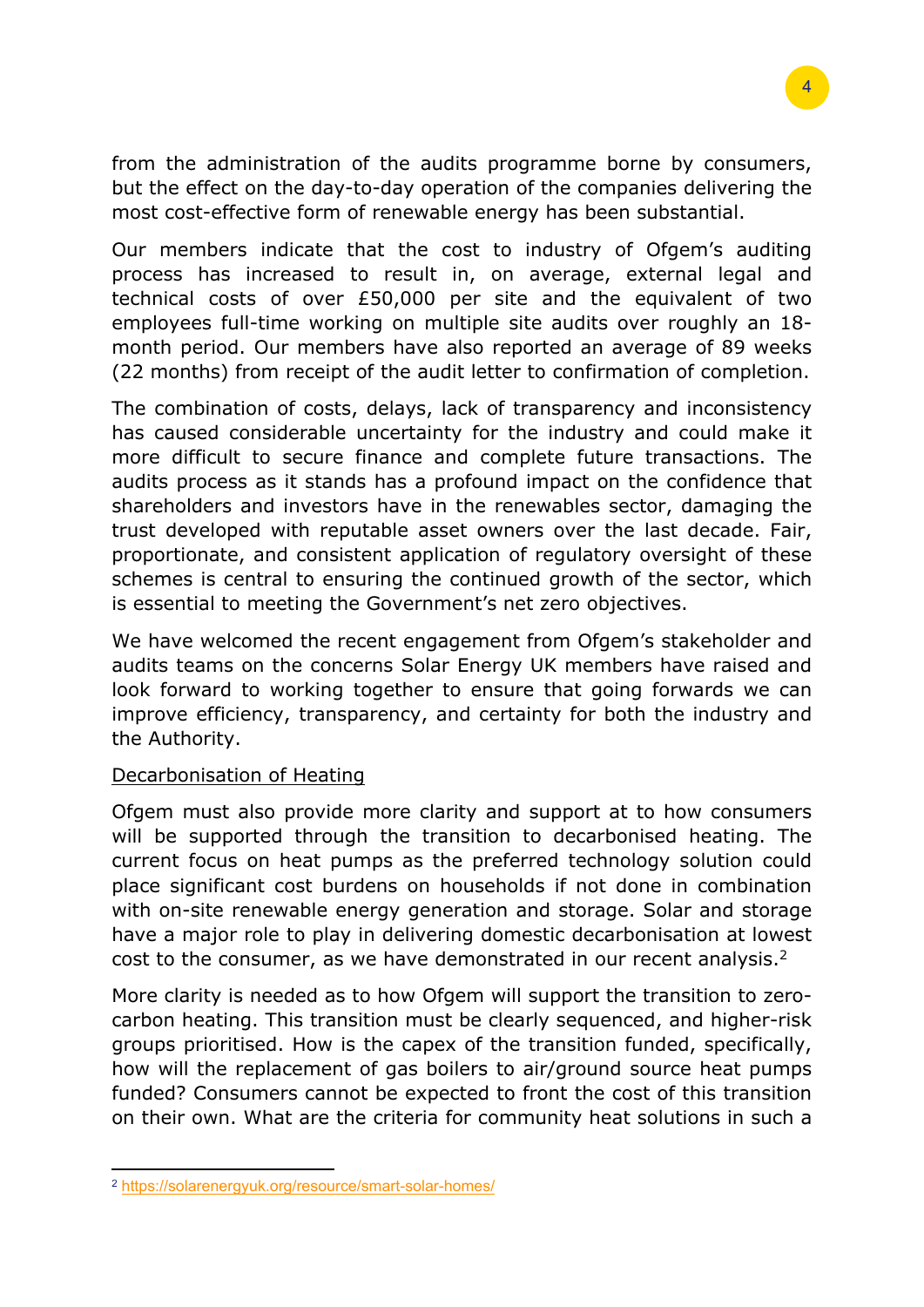transition? How is the requisite capex for gas hobs and ovens funded? Would this be included in the heating transition or done separately?

These are all questions the remain to be answered, and we hope will be addressed at in the delayed Heat and Buildings Strategy. There must also be clear targets and KPIs against which success is measured.

# **3. How well does Ofgem fulfil its obligations to consumers? Does Ofgem take consumer views into account sufficiently, particularly those of vulnerable consumers?**

No comment.

# **4. What implications will the transition to net zero have for the security of the UK's energy supply? How does Ofgem currently manage issues relating to security of supply?**

It is demonstrably achievable to mitigate any risk to security of supply by designing protection systems, markets, and developing network flexibility accordingly to accommodate higher levels of variable generation on the system. It is the National Grid's role to manage electricity flows and ensure security of supply on a real-time basis. Ofgem's role is, and should remain, to ensure that markets are designed to work properly and allow renewable distributed generation to connect.

As it stands, flexible generators are disproportionately penalised and trigger demand reinforcement schemes because DNOs are not looking at market behaviours and likelihood of demand diversification. Bringing a net zero duty into Ofgem's remit will hopefully ensure that archaic security of supply and design standards are updated, and current technology is utilised more effectively. The zero-carbon grid of the future will be based on a solid understanding of historical data, coupled with real-time monitoring, prediction, and a suite of new flexibility tools to allow for the transition to net zero without impacting security of supply.

# **5. Is Ofgem's current system of price controls appropriate? Does it provide sufficient incentives to invest in the context of the transition to net zero?**

To meet the 2050 net zero target, there needs to be huge investment in the both the distribution and transmission networks, especially as we head towards a policy of major electrification of heating and transport. It is critical that the price controls allow for the right level of anticipatory investment in the network now, as underinvesting in the network in the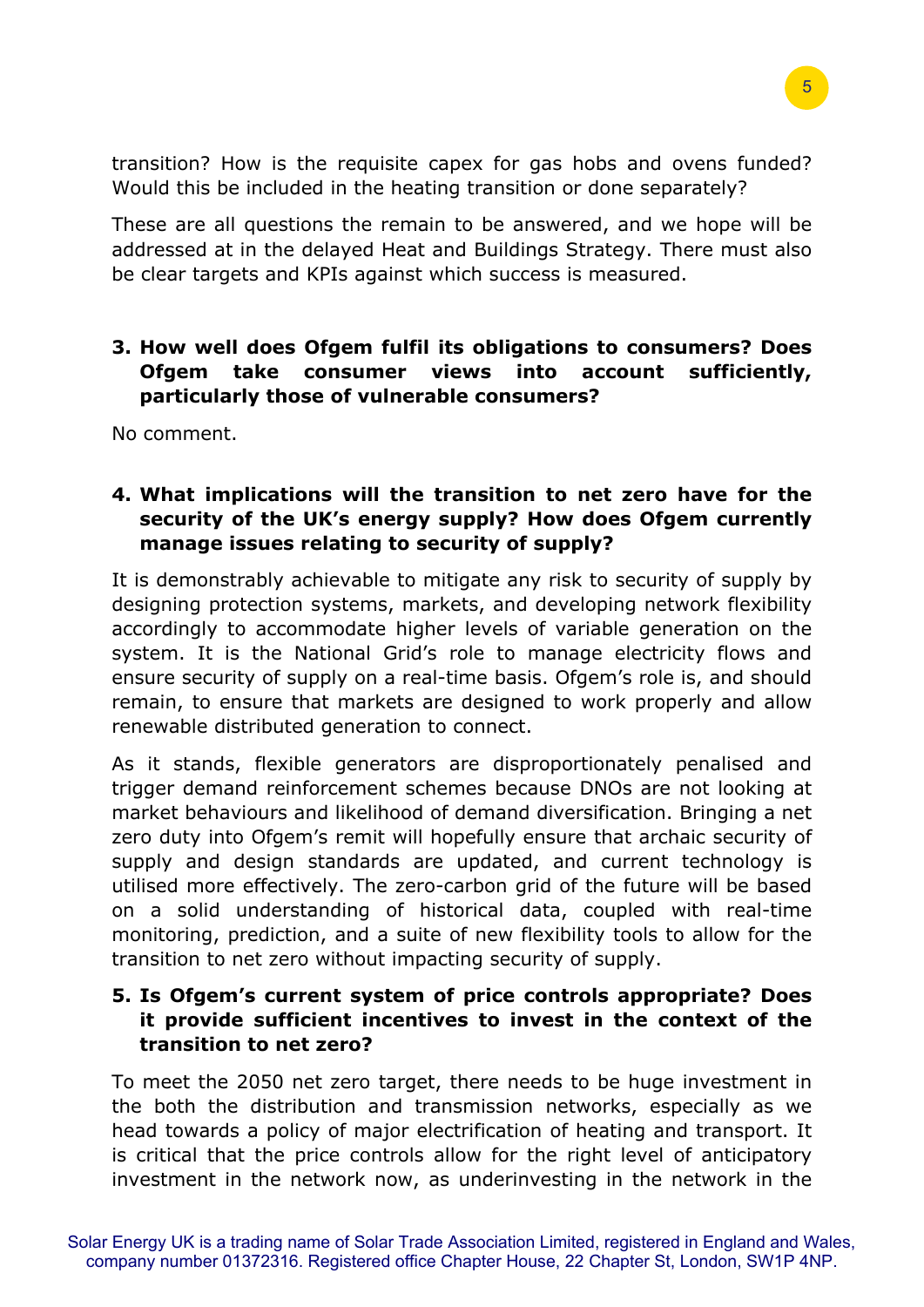6

short term could put the delivery of net zero targets at risk down the line. Anticipatory investments should be further encouraged in the RIIO-ED2 methodology.

The level of investment required cannot be delivered simply be shifting costs on to renewable energy generators. Currently, connection and reinforcement costs are one of, if not the most significant barrier to deployment of distributed generation, and future charging regimes should socialise these costs across a wider user base, including end consumers, to meet the scale of reinforcement required. Is it unreasonable to expect wind and solar developers to front the cost of converting a passive baseload centric system into a smarter, more agile distributed generation based system.

COVID-19 made clear that future networks will need to be flexible and able to react swiftly to changes in demand. In May National Grid ESO revealed that it needed to spend an additional £500 million on balancing the electricity grid over the summer as a direct result of the stress factors that COVID-19 lockdown had placed on the UK's energy system. We would underscore the role of flexibility and on-site generation, such as solar and energy storage, to provide system level benefits and reduce the cost and challenges of balancing the system.

There are several other areas where the price control framework could be improved.

# Uncertainty Mechanisms

Our members have expressed concerns regarding the Price Control Deliverable uncertainty mechanism. If not properly calibrated to anticipate future needs, by the time funding triggers are reached it may already be too late for physical network upgrades to be deployed to accommodate changes in demand, as these projects can often take years.

The highest priority for network companies in terms of strengthening competition should be to maximise decarbonisation, while delivering against cost considerations for current and future consumers. We would recommend that innovation and competition mechanisms include specific target outcomes such as maximising the MWp volume of new low carbon technologies connected or minimising MWh of variable renewable generation lost to curtailment.

# Incentive on Connections Engagement

We do not feel that the Incentive on Connections Engagement (ICE) should be removed as has been proposed; DNOs should remain subject to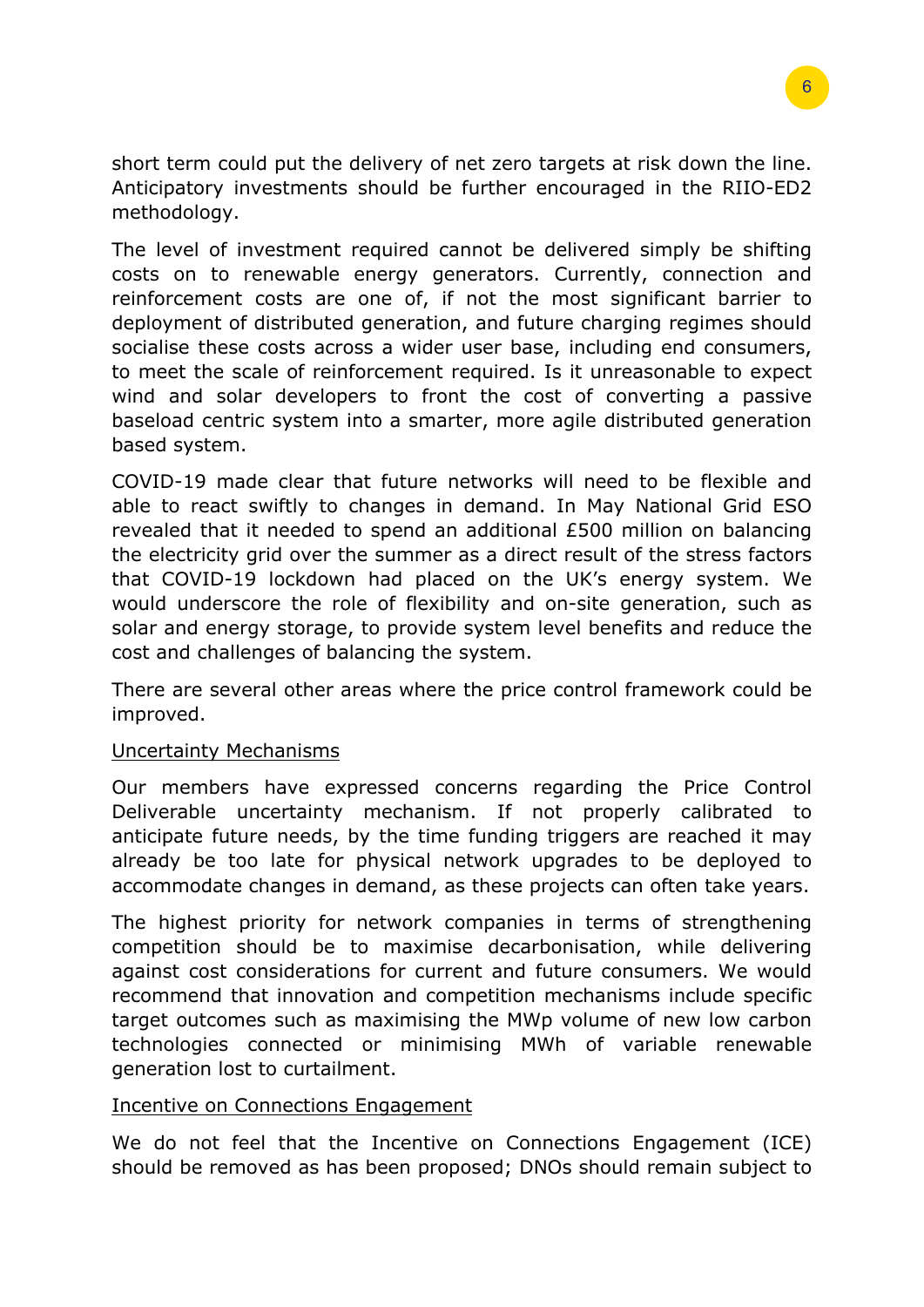the ICE in coordination with their respective Connections Strategy. The ICE is a critical mechanism for ensuring DNOs provide good service to all customers that are seeking a connection. The ICE requires DNOs to provide evidence that they have engaged with their connection stakeholders and responded to their needs, and this is a critical function to ensure accountability and transparency of the connections process. Our members regularly report difficulty and lack of clarity regarding fees and process when engaging with DNOs to secure connection agreements. Contrary to removing the incentive, we feel that the ICE should be strengthened, and additional targeted incentives and outcomes added to ensure DNOs are providing a good service for connection customers. We would further support a full review of the ICE framework, with a view to ensuring alignment with decarbonisation targets.

#### Totex Benchmarking

Lastly, the totex benchmarking proposed for the next round of price controls is beneficial but not sufficient to create an efficient dynamic that allows the role of demand to reach its full potential. As greater levels of renewable generation and flexibility assets on the network, particularly solar PV and battery storage, is projected to lead to increased levels of opex and reduced capex expenditure over time, more must be done to fully incorporate considerations of the balance of expenditure within DNO business plans, which have historically been driven largely by capex considerations. We support the move to a totex 'plus' system, where utilisation of capacity on the system is also considered as a key metric to ensure decarbonisation goals are met at the lowest cost to the consumer.

# **6. Is the current system of governance for the UK energy market appropriate to secure the transition to zero? What improvements could be made and what role should Ofgem play?**

Further improvements are needed to accelerate the transition to net zero. The Contracts for Difference (CFD) mechanism can be improved to better cater for dispatchable generation via co-located storage assets. The CFD procurement targets must also be based on real world data and aligned with the delivery of the legally binding carbon budgets. Currently, capacity allocation and procurement decisions are governed more by what is politically expedient instead of what is demonstrably necessary to achieve net zero. CFD auctions are also not held frequently enough to deliver the level of generation capacity necessary, as we demonstrated in a recent report.<sup>3</sup>

Solar Energy UK is a trading name of Solar Trade Association Limited, registered in England and Wales, company number 01372316. Registered office Chapter House, 22 Chapter St, London, SW1P 4NP.

<sup>3</sup> <https://solarenergyuk.org/resource/lighting-the-way-making-net-zero-a-reality-with-solar-energy/>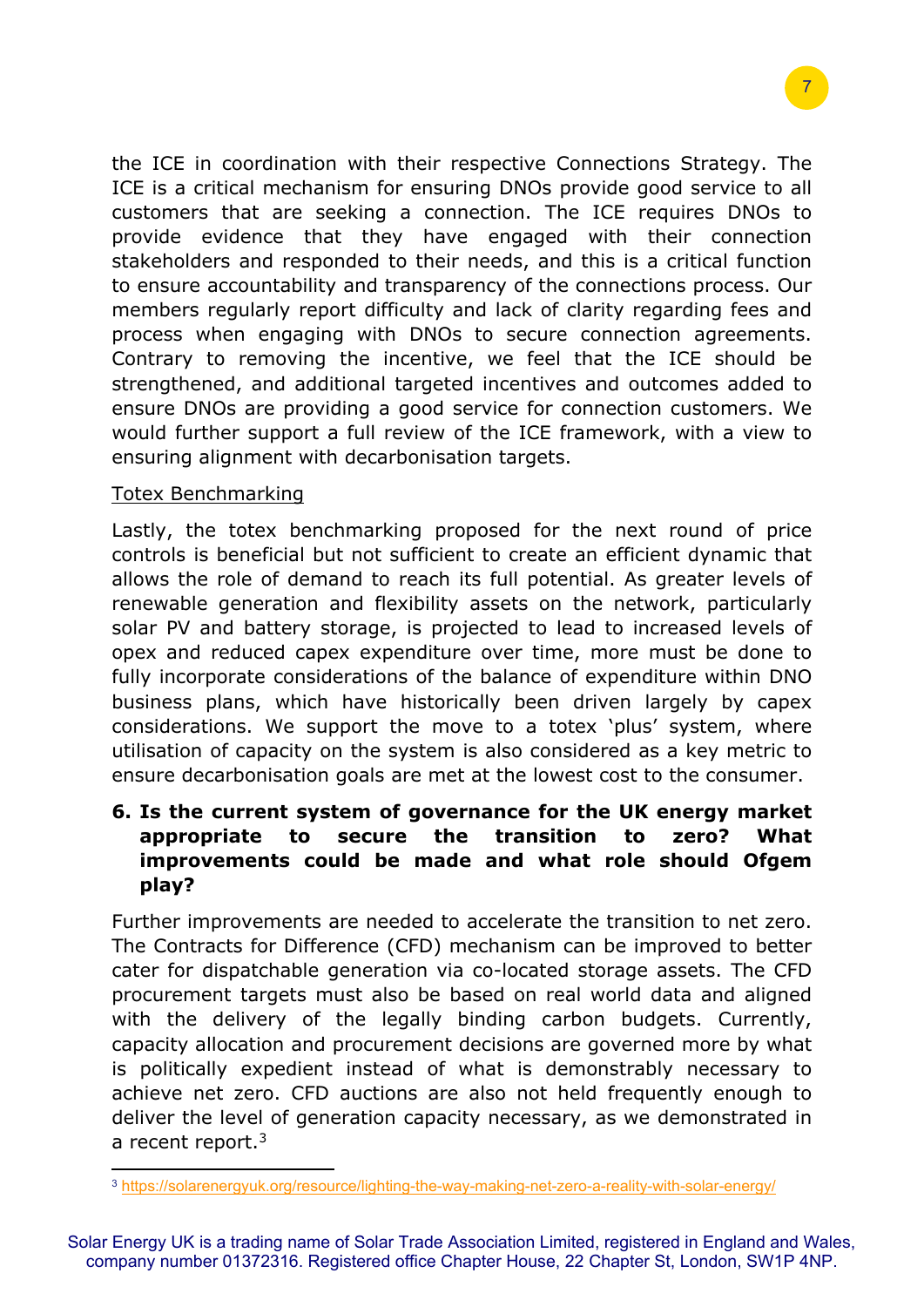The DSO transition also needs to be accelerated, particularly to allow corresponding markets to react more nimbly and rapidly. The regulator must take a wholistic view of the system they want to arrive at and the market signals that will be needed to support it. They should be aiming to educate and incentivise people to move to lower energy actions and socialising the cost for it.

**7. Are Ofgem's duties and powers appropriate and sufficiently clearly defined? Do Ofgem's objectives conflict and, if so, how should any conflicts be managed?**

See our response to Question 1.

**8. Is Ofgem's relationship to Government and Parliament appropriate? Are there issues related to the split of responsibilities, transparency, or accountability?**

No comment.

**9. How does Ofgem compare to similar bodies internationally? What lessons can be drawn from the experience of other countries or jurisdictions?**

Other countries socialise costs for infrastructure completely, as outlined in this recent report by the European Network of Transmission System Operators for Electricity. Many countries, France for example, have much more frequent CFD auctions, as often as every 6-months, that allow them to better adjust their targets. The current 2 year cycle does not allow for this. Many countries have also implemented more robust and long-term grant support for residential retrofit, and many lessons can be learned by looking across Europe to improve upon the short-lived Green Homes Grant Scheme, which had devastating impacts on residential renewable energy installers.

# **10. Are there any other aspects of Ofgem's work that the Committee should consider?**

See our response to Question 2. The administration of the RO and FiT audits process is a major concern for our members and can be further improved to the benefit of the regulator, consumers, and scheme participants. We specifically have recommended to Ofgem that they:

1. **Improve transparency of RO/FiT Audits Process**: Greater transparency on processes and expectations is needed to improve the efficiency and outcomes of audits for all parties. As a starting point, Ofgem should provide generators with all data and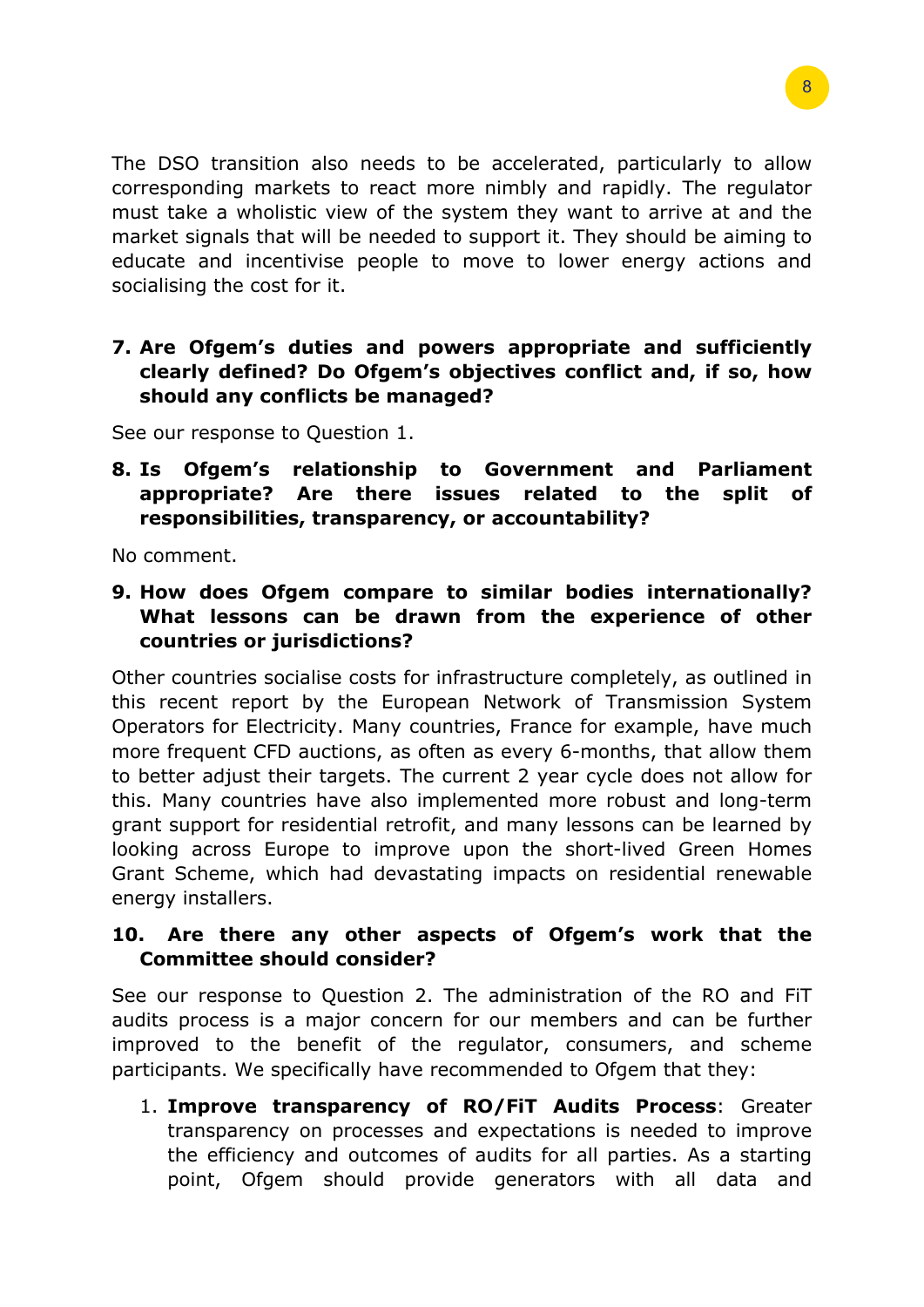documentation already on hand pertaining to the relevant site when an audit is opened. Our members have reported in some instances having to submit FOI requests to gain access to their own historic documentation which Ofgem already possesses. This is an unnecessary and avoidable situation. The Renewables Obligation guidance should also provide greater transparency on the relationship between Ofgem and any external consultants undertaking audits, as well as the expectations, requirements, and criteria used in evaluating and selecting external audit consultants. It is also important that any outcomes are clearly communicated and that generators are provided with any relevant materials related to the decision taken.

- 2. **Provide an appeals process for RO/FiT sites under audit:** The audit process should be revised to provide an opportunity for a final review process before the issuance of a Minded-to-Notification. We appreciate that the MTN is intended to provide an opportunity for appeal but would underscore the significant commercial implications to generators of receiving a MTN. We are therefore recommending the implementation of a review process short of the issuance of a MTN, to provide an avenue for resolution of disputes or the provision of additional information and documentation which reduces the need for generators to turn to Judicial Review as the last resort. Consistency regarding the timing and process by which minded-to and final notifications are issued is also important, as some members have reported receiving both simultaneously which provides no recourse for review or appeal.
- 3. **Create a process for knowledge sharing on outcomes from internal audit decisions:** We understand the need for Ofgem's audits process to be equitable across technologies and are not suggesting a knowledge sharing process that applies only to solar assets. This process should provide a cross-cutting opportunity for stakeholder engagement and would be to the benefit of all generators and the Authority. This process could be aimed at improving the quality of responses received from sites under audit, thereby reducing the need for back and forth, improving efficiency and reducing response times and administrative overhead for all parties involved. This could be done on an annual basis in the form of an update on important developments and review of relevant trends or insights, or as a workshop with a representative group of scheme participants. An important example of the benefits of such a